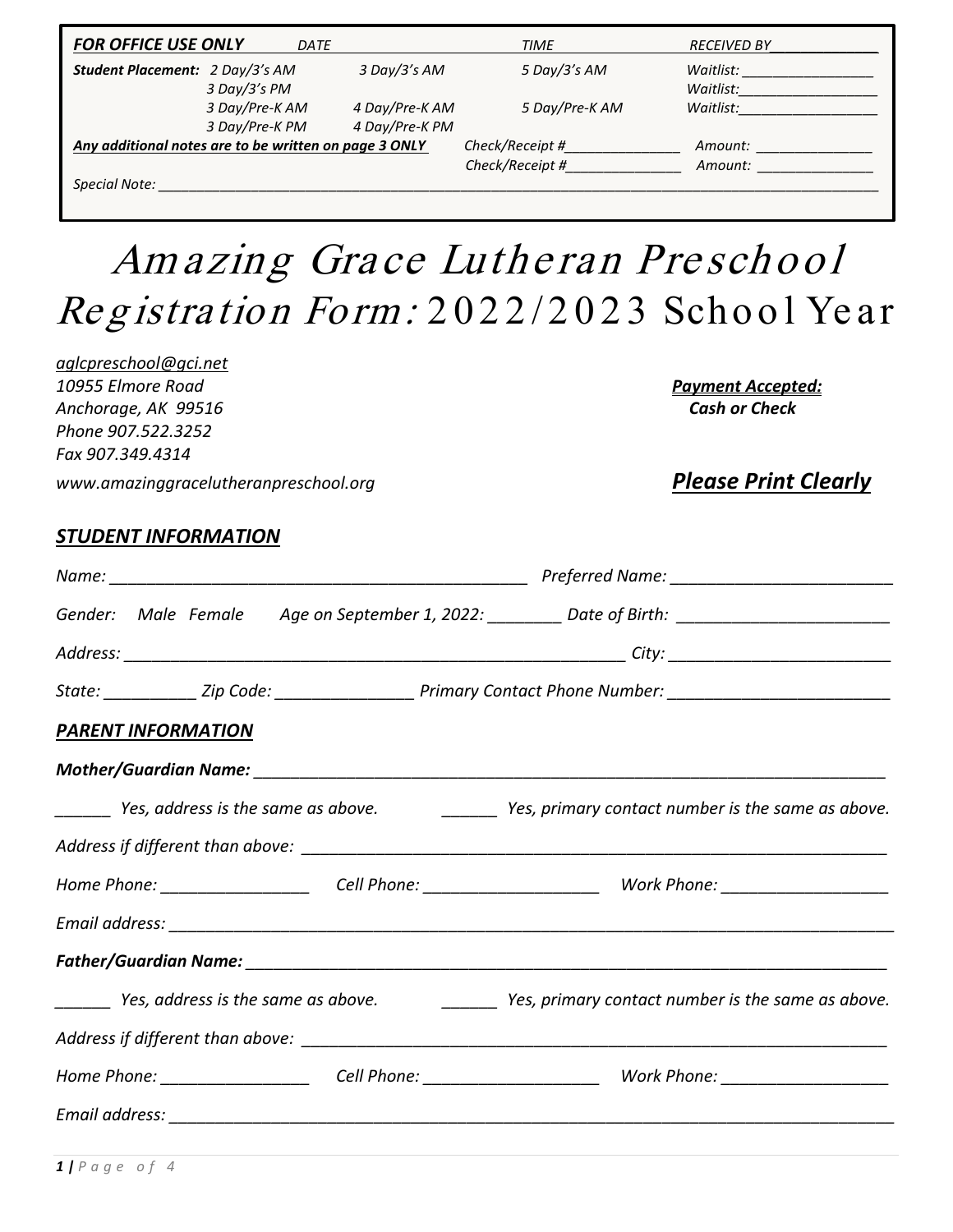## *Please place the #1 next to your first choice and the #2 next to your second choice.*

*Important:*

*\*Your child may start the 3 year old preschool program when they are age 3 and are potty trained.*

*\*They may not enter a Pre-K program unless they are 4 years of age on or before September 1st of the school year.*

#### *3 year old Class Options*

| Two day 3 year old class on Monday and Thursday from 9:00 - 11:30AM                              | \$200 per month |
|--------------------------------------------------------------------------------------------------|-----------------|
| Three day 3 year old class on Tuesday, Wednesday, and Friday from 9:00 - 11:30AM \$300 per month |                 |
| Five day 3 year old class on Monday, Tuesday, Wednesday, Thursday, and Friday                    |                 |
| from 9:00 - 11:30AM                                                                              | \$500 per month |
|                                                                                                  |                 |
| Three day 3 year old class on Tuesday, Wednesday, and Thursday from 12:30 - 3:00PM               |                 |
|                                                                                                  | \$300 per month |

#### *Pre-K Class Options (Ages 4 & 5)*

| Three day Pre-K class on Tuesday, Wednesday, and Friday from 9:00 - 11:30 AM                                                                                                                               | \$300 per month |  |  |  |  |
|------------------------------------------------------------------------------------------------------------------------------------------------------------------------------------------------------------|-----------------|--|--|--|--|
| Four day Pre-K class on Monday, Tuesday, Wednesday, and Thursday from 9:00 - 11:30AM                                                                                                                       | \$400 per month |  |  |  |  |
| Five day Pre-K class on Monday, Tuesday, Wednesday, Thursday, and Friday                                                                                                                                   |                 |  |  |  |  |
| from 9:00 - 11:30AM                                                                                                                                                                                        | \$500 per month |  |  |  |  |
|                                                                                                                                                                                                            |                 |  |  |  |  |
| Three day Pre-K class on Tuesday, Wednesday and Thursday from 12:30 - 3:00 PM                                                                                                                              | \$300 per month |  |  |  |  |
| Four day Pre-K class on Monday, Tuesday, Wednesday, and Thursday from 12:30 – 3:00 PM                                                                                                                      | \$400 per month |  |  |  |  |
| If there are no spots available in your selected classes, would you like to be placed on a waiting list?<br>Yes<br>No.                                                                                     |                 |  |  |  |  |
| IN ORDER FOR THIS TO BE A VALID APPLICATION AND HOLD A SPOT IN CLASS, all of the following must be<br>provided when registering. (Initialing indicates you have agreed to the contract and have done so.): |                 |  |  |  |  |

- *1. This registration application must be completely filled out and signed. \_\_\_\_\_\_\_\_\_\_ Initial*
- *2. Pay the \$200 registration fee. This expense covers your child's preschool supplies and classroom snacks for the entire school year. This is refundable thru August 1, 2022 \_\_\_\_\_\_\_\_\_\_ Initial*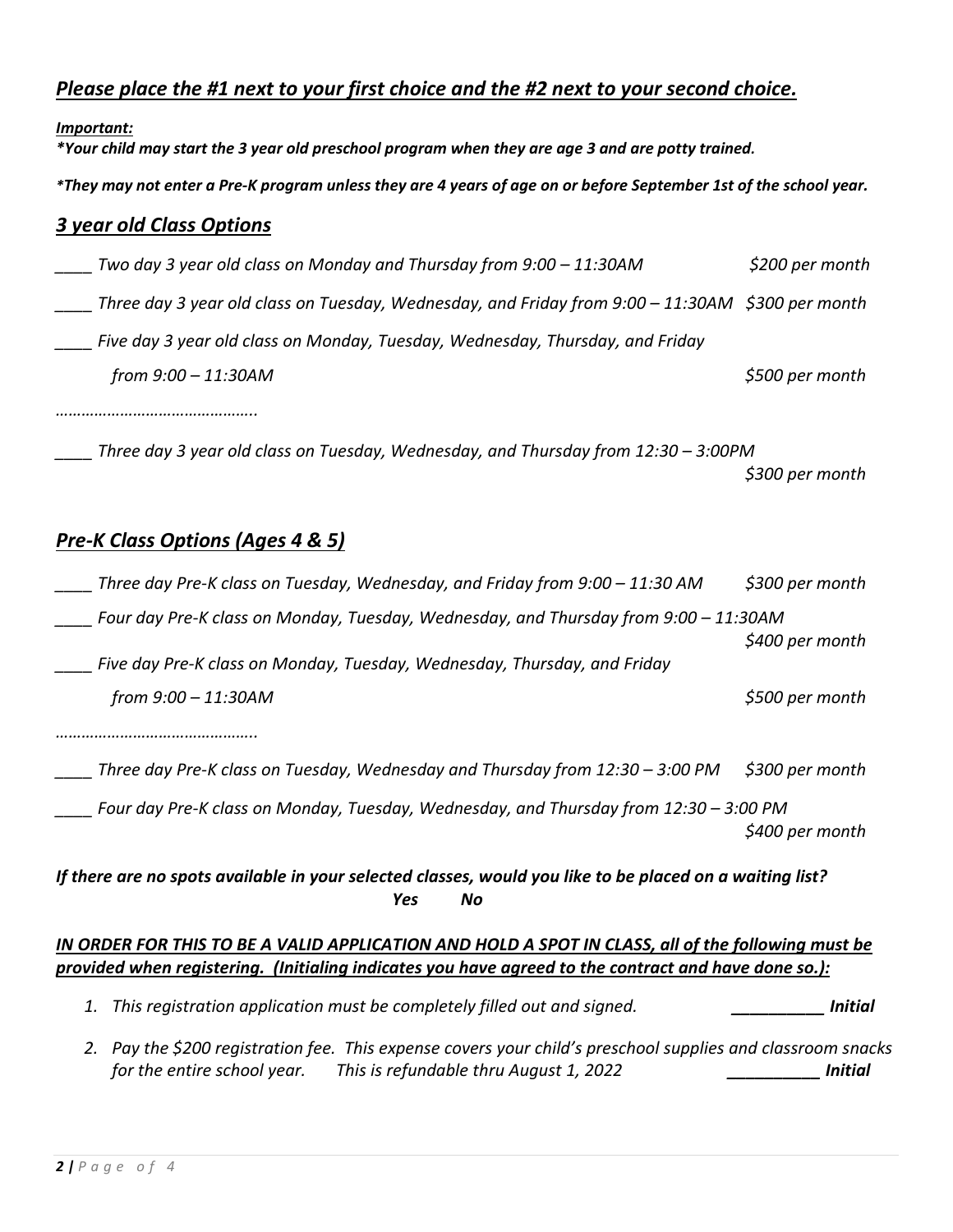#### *PREFERRED AT TIME OF REGISTRATION, IF NOT, MUST BE COMPLETED BY August 1, 2022: These items can be mailed, emailed, or faxed and are a requirement by the Municipality of Anchorage.*

- *1. Provide AG Preschool with a copy of a current physical for your child before the first day of school. Returning students can use existing physical on file unless dated prior to September 6, 2021 (only good for one year from date of physical). By initialing, I am stating that I understand that I must keep a current physical on file at the preschool throughout the entire school year. \_\_\_\_\_\_\_\_\_\_ Initial*
- *2. Provide AG Preschool with a current and up to date copy of your child's immunization records by the first day of school. Exemption forms are accepted; however, medical forms must be signed by a physician and religious forms must be notarized. By initialing, I am stating that I understand that I must keep my child's immunization record up to date throughout the entire school year. \_\_\_\_\_\_\_\_\_\_ Initial*

#### *Preschool Agreement*

- *1. Payment of your monthly tuition is due on the 1st, but no later than the 10th of each month. If delinquent, a \$25 late fee will be charged. If the tuition is not paid by the last day of the month, the child will be dropped from the preschool program. There will be a \$35 fee for any returned checks.*
- *2. Members of Amazing Grace Lutheran Church will receive a \$10 discount off the monthly tuition fee.*
- *3. I understand that the financial obligations of the school are in no way lessened by the absence of my child and I will be required to pay for tuition even when my child is ill or on vacation.*
- *4. I understand there will be no prorating of tuition for winter break, spring break, in-service days, or weather days off from preschool. I understand the tuition is based on the yearly amount.*
- *5. All withdrawals from the preschool program require that notification be done in writing to the school at least 30 days prior to my child's last day.*
- *6. If I am late picking up my child, I will pay a fee of one dollar a minute. Payment will be due no later than the following day. Late fees occur after 11:35 a.m. for morning classes, 12:30 p.m. for lunch bunch, or 3:05 p.m. for afternoon classes.*
- *7. I understand that classes are filled on a first come first serve basis and then sorted by boy/girl ratio and age. Teacher requests are not guaranteed.*

*\_\_\_\_\_\_\_\_\_\_\_\_\_\_\_\_\_\_\_\_\_\_\_\_\_\_\_\_\_\_\_\_\_\_\_\_\_\_\_\_\_\_\_\_\_\_\_\_\_\_\_\_\_\_\_\_\_\_\_\_\_\_\_\_\_\_\_\_\_\_\_\_\_\_\_\_\_\_\_\_\_\_\_\_\_\_\_\_\_\_ \_\_\_\_\_\_\_\_\_\_\_\_\_\_\_\_\_\_\_\_\_\_\_\_\_\_\_\_\_\_\_\_\_\_\_\_\_\_\_\_\_\_\_\_\_\_\_\_\_\_\_\_\_\_\_\_\_\_\_\_\_\_\_\_\_\_\_\_\_\_\_\_\_\_\_\_\_\_\_\_\_\_\_\_\_\_\_\_\_\_ \_\_\_\_\_\_\_\_\_\_\_\_\_\_\_\_\_\_\_\_\_\_\_\_\_\_\_\_\_\_\_\_\_\_\_\_\_\_\_\_\_\_\_\_\_\_\_\_\_\_\_\_\_\_\_\_\_\_\_\_\_\_\_\_\_\_\_\_\_\_\_\_\_\_\_\_\_\_\_\_\_\_\_\_\_\_\_\_\_\_*

*I have read and understand all requirements and regulations listed above.* 

*Parent/Guardian's Signature: \_\_\_\_\_\_\_\_\_\_\_\_\_\_\_\_\_\_\_\_\_\_\_\_\_\_\_\_\_\_\_\_\_\_\_\_\_\_\_\_\_Date: \_\_\_\_\_\_\_\_\_\_\_\_\_\_\_\_\_\_\_\_*

*Additional notes made by parent(s) for preschool review:*